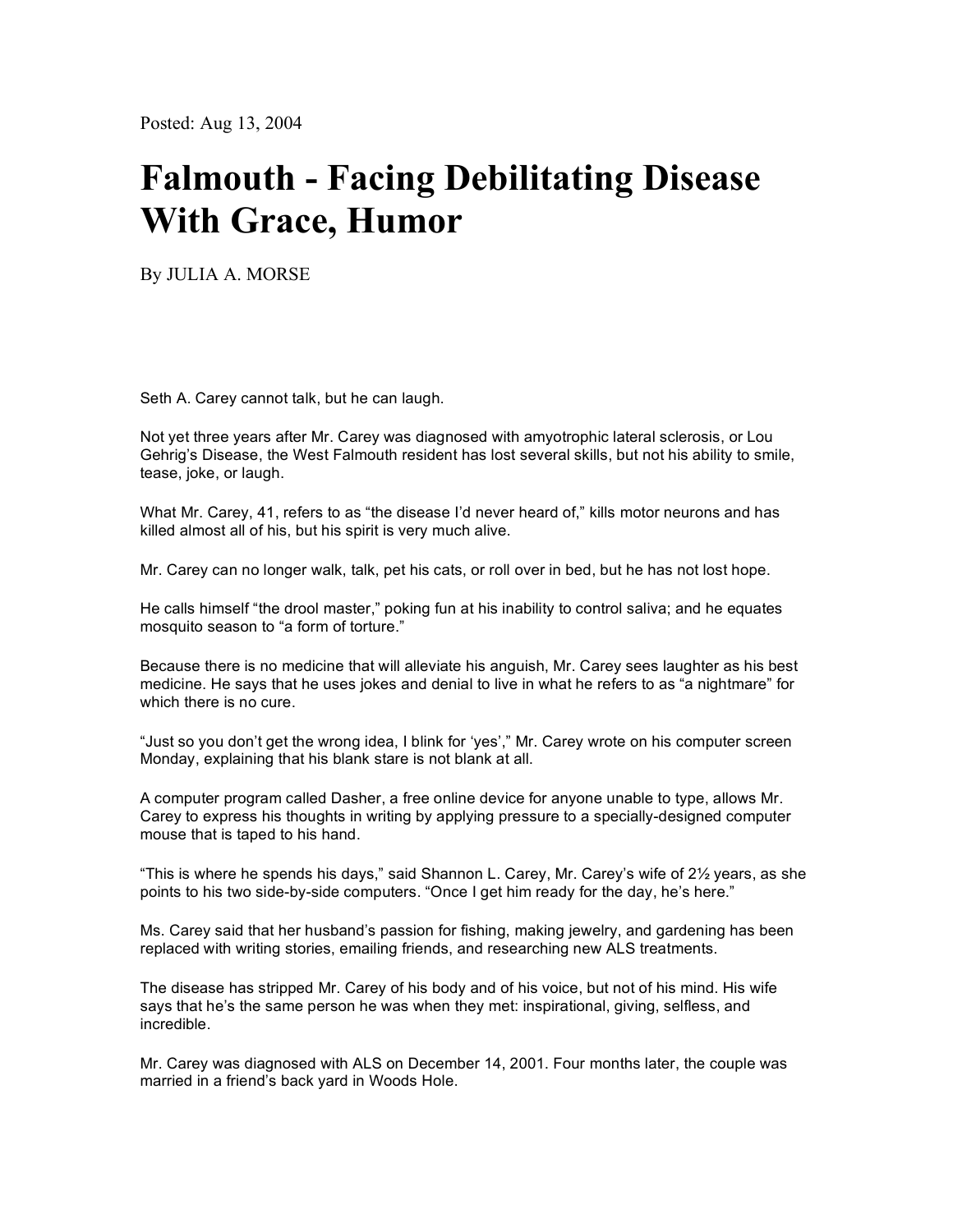Ms. Carey, 36, has since quit her job working at Jacobs Engineering on the Massachusetts Military Reservation, where the couple met almost six years ago, to take care of her husband full time.

"I feel fortunate to have been chosen to be his caregiver and I feel lucky to be his wife, but most of all, I feel honored to be his friend," she said this week at their home on West Falmouth Highway—the same house Mr. Carey grew up in.

"We haven't been married for that long, but Seth says it feels like it's been 20 years," Ms. Carey said Monday, smiling and stroking her husband's arm, calling him "Sweetie," making him laugh.

She is patient and calm, speaking softly as she gently adjusts her husband's hand on the computer mouse after dabbing a white cloth on his chin.

"I don't know how he keeps such a good outlook," Ms. Carey said as her husband rolled his head to look into her eyes.

She added, "He's an incredible guy," as Mr. Carey looked away, starting to laugh.

"He gets mad when people say that kind of stuff about him," she said, smiling. "But it's true!"

Mr. Carey, a 1981 graduate of Falmouth High School, went to college in San Francisco. He moved home to Falmouth to take care of his father, Francis G. Carey, a longtime biologist at Woods Hole Oceanographic Institution, who was sick with prostate cancer.

After his father died in 1994, Mr. Carey's mother, Donia A. Carey of Falmouth, was diagnosed with leukemia. Not long after she was declared cancer-free following a long battle with the disease, Mr. Carey was diagnosed with ALS.

"Almost every single day, Seth made his mom dinner when she was sick," Ms. Carey said. "And then, as soon as she got better, Seth got sick and we were thrust into the unknown of ALS."

Mr. Carey has bulbar onset ALS, symptoms of which include uncontrollable outbursts of crying and laughing.

In his story "The House Across the Street," Mr. Carey writes that, "I have always enjoyed a good laugh, but now was finding it hard to control. This was true for crying as well; I found I was crying over TV commercials and anything with a contrived 'touching' moment, which would normally nauseate me."

Some of his first symptoms of ALS were the occasional slur of his words and post-nasal drip, which Mr. Carey calls "the perpetual river of snot in the back of my throat," in "The House Across the Street."

But the moment when Mr. Carey knew something was definitely wrong and that he didn't just have allergies, as doctors had been telling him for months, came three years ago at The Lee-Side Bar and Grille in Woods Hole.

After Mr. Carey had finished only one beer, the bartender cut him off, assuming that he was drunk.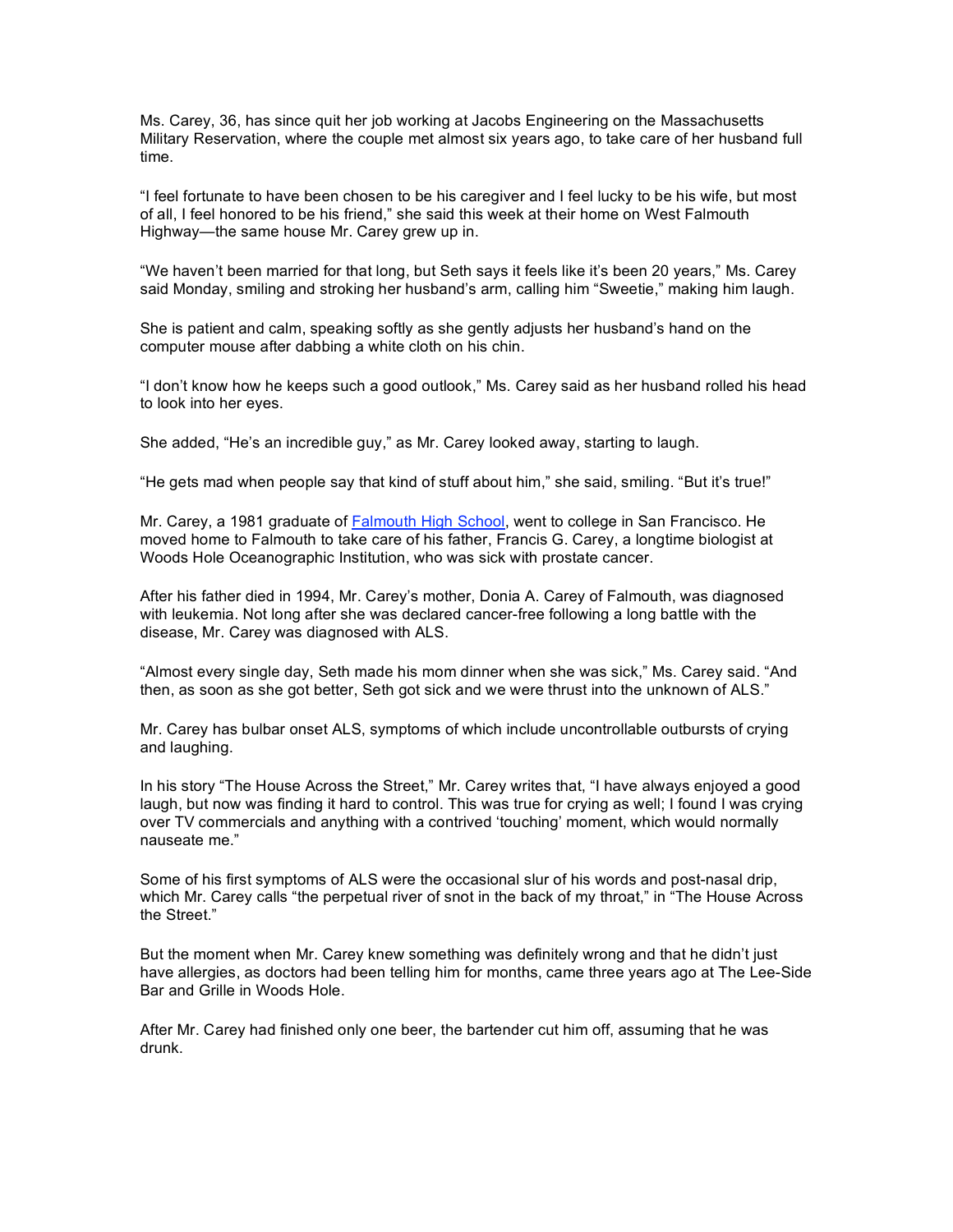A few months later, in a neurologist's office at Brigham and Women's Hospital in Boston, Mr. Carey was diagnosed with ALS, but the doctor made it clear to him then that this was not just a diagnosis, but rather, a death sentence.

In his piece called "The Absolute Worst Thing," which was broadcast on WCAI 90.1 a few weeks ago, Mr. Carey wrote that, after his diagnosis, the doctors suggested they run another blood test, explaining that maybe he was lucky and would "only have AIDS."

The only definitive test to diagnose ALS can be done during an autopsy, which Mr. Carey has said he "would just as soon postpone." Doctors diagnose the disease by ruling out all other possibilities.

In the months that followed his diagnosis, he stocked up on all the things he knew he would miss doing the most, Mr. Carey said in "The Absolute Worst Thing."

"I knew I'd miss fishing," he wrote. "But how could I stock up on hugging Shannon?"

The Careys were married in March 2002. By the following Fourth of July, Ms. Carey said she had to begin helping her husband dress and bathe.

By their first anniversary, Mr. Carey was in a wheelchair. Six months ago, he spoke for the last time.

Aside from the 10 hours of care provided by hospice nurses each week, Ms. Carey is the sole care provider for her husband. She said that she wakes up at least every two hours during the night to change her husband's position.

"Seth doesn't sleep very well," Ms. Carey said, explaining that their strong support system is how they are able to make it from day to day.

They have a friend who does their grocery shopping, another who mows their lawn, and another who brings their trash to the curb on garbage day every week.

"Even just the littlest thing helps," Ms. Carey said.

She explained that, although their house used to be full of friends stopping by, visitors are not as common now that her husband's disease has progressed.

"I understand that it can be intimidating, but he's still the same person and he still has the same sense of humor," Ms. Carey said, looking into her husband's blue eyes. They both began to laugh.

"A lot of people talk really loudly to him, thinking he's deaf or something," she said. "They don't understand that only his exterior has changed."

In February 2003, friends helped organize fundraisers at Grumpy's Pub for Mr. Carey, including a silent auction and a raffle.

Ms. Carey said they were aiming to raise about \$25,000, but raised more than \$50,000 instead.

"Seth was amazed at first by how giving people are," she said. "It's just a reflection of the kind of person he is."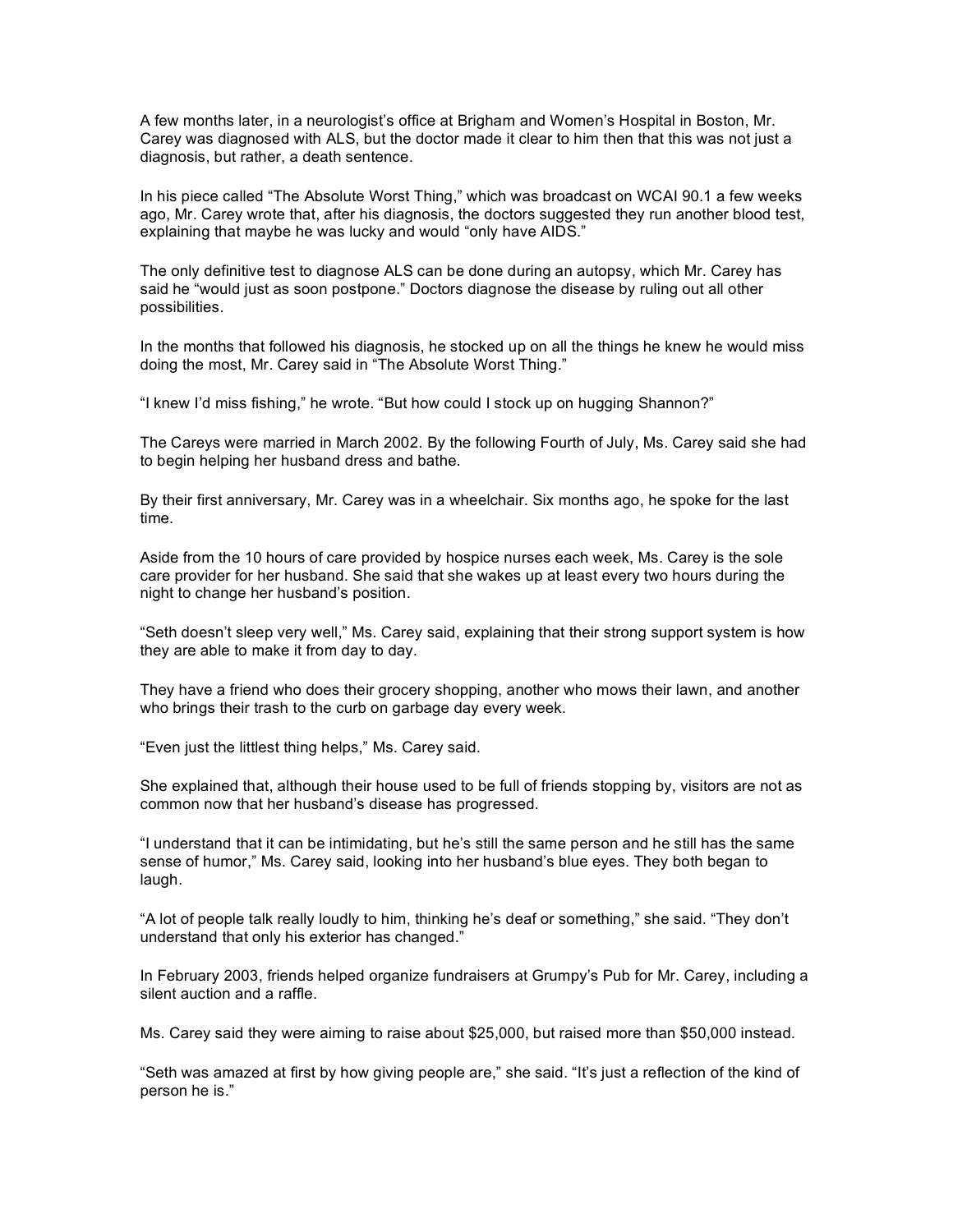A few months before Mr. Carey was diagnosed with ALS, a new neighbor moved in across the street from the couple. It turned out to be a twist of fate that Mr. Carey calls "good fortune."

That new neighbor was Ronald G. Hoffman, the founder and executive director of Compassionate Care Inc., a nonprofit that offers individualized support to ALS patients.

Mr. and Ms. Carey call him their "ALS counselor."

Mr. Hoffman said that his move across the street from the Careys was "somewhat more than coincidence," acknowledging that there was some sort of destiny involved.

Compassionate Care was born through Mr. Hoffman's experience as caregiver for Gordon T. Heald, a longtime Falmouth resident who died from ALS in 1998. The organization was founded by Mr. Hoffman and Mr. Heald's wife, Elizabeth.

The disease that "has no rhyme or reason," Ms. Carey said, does not give her the ability to know what's ahead, what's the next phase, or what she and her husband can expect.

"Once I get used to one situation, everything changes all over again," she said, explaining that Mr. Hoffman serves as a shoulder to cry on, an ear to listen, and a fountain of advice and perspective, Ms. Carey said.

"Shannon is doing this 24 hours a day, seven days a week," Mr. Hoffman said. "They are living this together, 24 hours every day."

Through Compassionate Care, Mr. Hoffman has provided the Careys with a wheelchair ramp outside their house, funded the remodeling of their bathroom to make it handicapped accessible, given them wheelchairs and a handicap van—all free of charge.

"I wasn't born yesterday and I know nothing is for free," Mr. Carey wrote in "The House Across the Street."

"I kept waiting for him to lay his pitch on me. It never came," he wrote.

But what's most important to both Mr. and Ms. Carey is the support and guidance Mr. Hoffman has provided them.

"I shudder to think of how much more difficult it would have been without Ron's help," Mr. Carey wrote.

Although there is no cure for ALS, Ms. Carey said that her husband takes several medications and vitamins every day.

"We don't know if any of them actually do anything to help, but he's constantly trying new things," Ms. Carey said Monday, as her husband began to write something on the computer.

She sat quietly, petting their calico cat named Cali, as he wrote out his thought.

"I try everything. Why not?" he wrote, and then smiled.